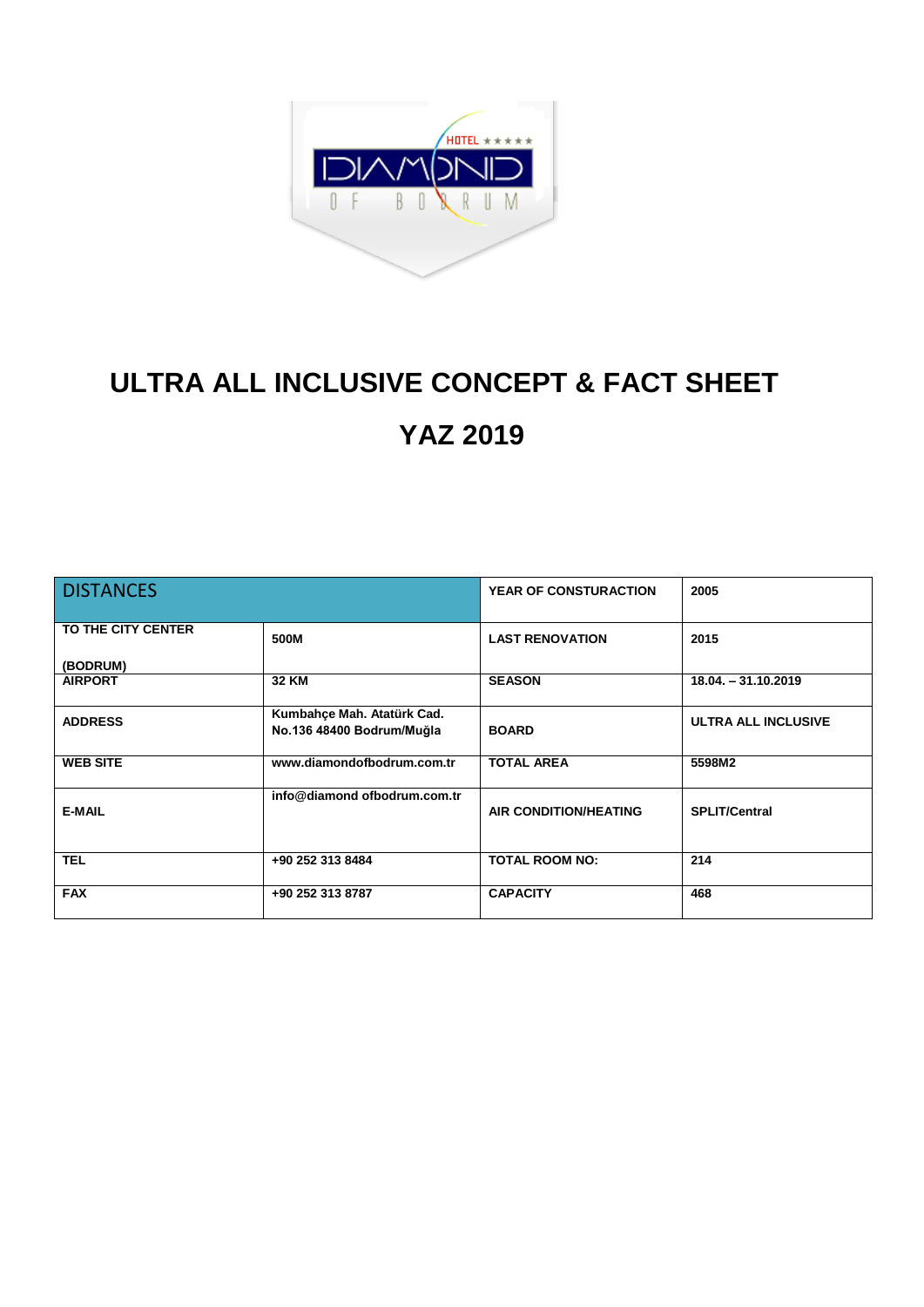

| <b>ROOM DETAILS</b>                     | <b>STANDARD ROOM</b> | <b>FAMILY ROOM</b> | <b>PROMO ROOM</b>    |
|-----------------------------------------|----------------------|--------------------|----------------------|
| <b>Number of Rooms</b>                  | 166                  | 19                 | 28                   |
| <b>Number of Rooms with Sea</b><br>view | 105                  | $\overline{7}$     |                      |
| Number of Rooms with Garden<br>view     | 59                   | 12                 |                      |
| <b>Number of Bedroom</b>                | 1                    | $\mathbf{2}$       | 1                    |
| <b>Size</b>                             | 19m2                 | 38m2               | 19m2                 |
| Min.- Max. Occupancy                    | Min. 1 pax - Max. 3  | Min. 1pax - Max. 4 | Min. 1 kişi - Max. 3 |
| <b>Balcony</b>                          |                      |                    | non                  |
| <b>Terrace</b>                          |                      |                    |                      |
| <b>Non-smoking rooms</b>                | ✔                    | ✔                  |                      |
| <b>Disabled rooms</b>                   | $\overline{2}$       |                    |                      |
| Tub / WC                                | <b>BATH/SHOWER</b>   | <b>BATH/SHOWER</b> | <b>BATH/SHOWER</b>   |
| Hair dryer                              | ✔                    | ✔                  | ✔                    |
| Air condition / Heating                 | ✓                    | ✔                  | ✔                    |
| <b>Direct Dial Telephone</b>            | ✓                    | ✔                  | ✓                    |
| Wi - Fi                                 |                      |                    |                      |
| <b>Minibar</b>                          | ✔                    |                    |                      |
| Room Floor carpet+faience               | Parquet/Ceramic      | Parquet/Ceramic    | Parquet/Ceramic      |
| Safe Box                                | ✔                    | ✔                  | ✔                    |
| <b>Energy saver</b>                     | ✔                    | ✔                  | ✔                    |
| Satellite TV LCD                        | ✔                    | ✔                  | ✔                    |
| <b>Music Channel( on TV)</b>            | ✔                    | ✔                  | ✓                    |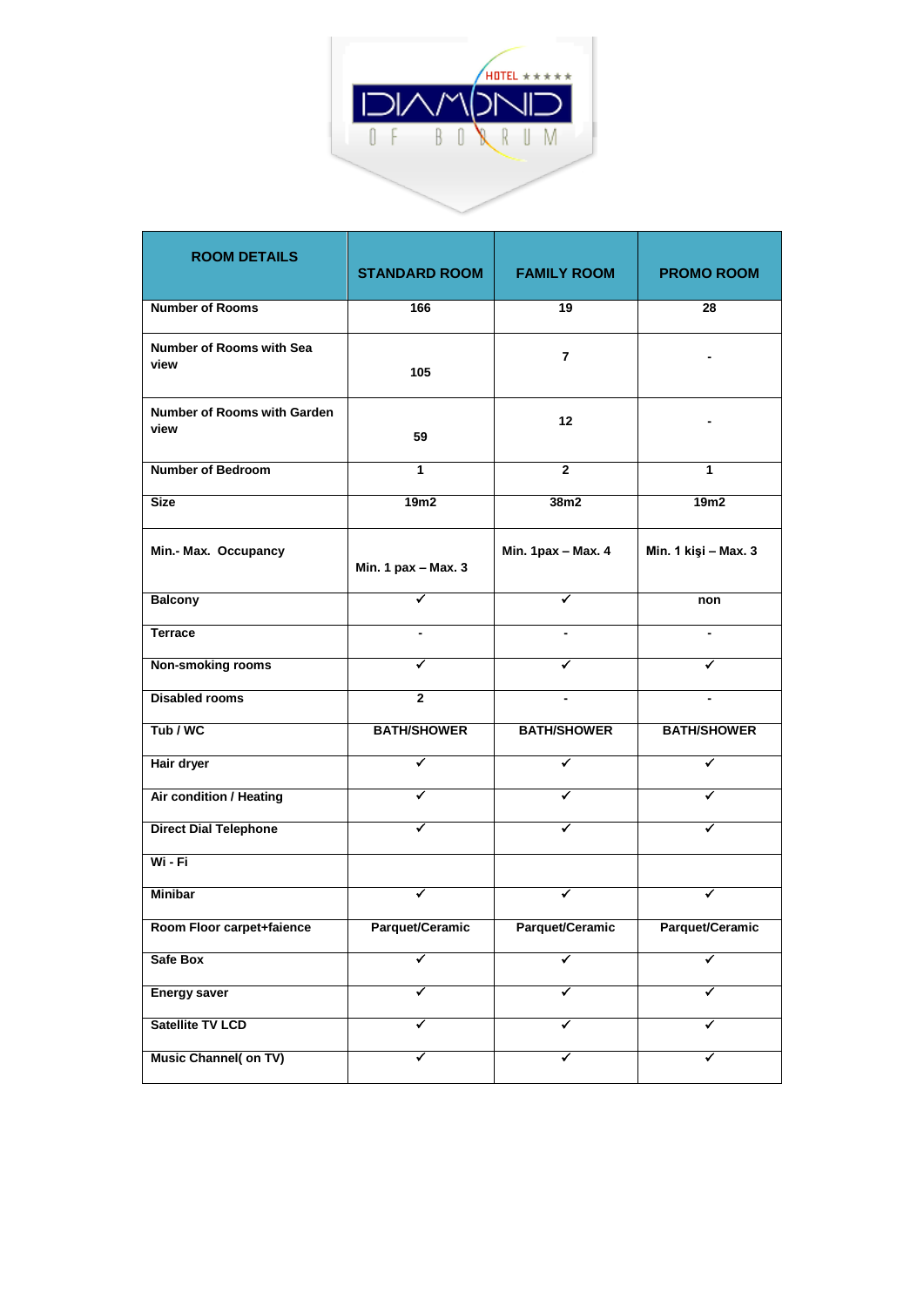

| <b>RESTAURANTS</b>                                                   | <b>BARS</b>                                                                                                                                                                                                                                                                    |
|----------------------------------------------------------------------|--------------------------------------------------------------------------------------------------------------------------------------------------------------------------------------------------------------------------------------------------------------------------------|
| <b>Main Restaurant: 1</b><br>400 pax capasity                        | Roof Bar, Pool Bar, Beach Bar, Lobby Bar, Snack Bar                                                                                                                                                                                                                            |
| A 'la Carte Restaurant: 1 (150 pax capasity)<br>$15.05 - 15.10.2019$ | <b>CONFERENCE &amp; MEETING ROOMS</b>                                                                                                                                                                                                                                          |
|                                                                      | 1 Conference Rooms (825m2) 800pax<br>Foyer Area (145m2)<br>1 Meeting Room (245m2) 250 pax<br>4 Seminar Rooms(70-90m2) 50pax<br>2 WorkshopRooms(40-45m2) 30pax<br>EQUIPMENTS - BARCOVISION, PHILIPCHART, TV, DVD WRITER,<br><b>WRITING BOARD, AIR CONDITION</b><br><b>BEACH</b> |
| <b>DISCO</b>                                                         | Pebbles + Sand+ Rocky                                                                                                                                                                                                                                                          |
| N/A                                                                  | <b>PRIVATE BEACH: 100 m</b>                                                                                                                                                                                                                                                    |
| <b>POOLS</b>                                                         | <b>PIER: Pontoon Pier</b>                                                                                                                                                                                                                                                      |
| 1 ADULT POOL                                                         | <b>ENTERTAINMENT</b>                                                                                                                                                                                                                                                           |
| <b>1 CHILDREN'S POOL</b>                                             | Daytime sports activities, evening music activities, DJ<br>performance, night shows and Live music                                                                                                                                                                             |
| 1 ADULT INDOOR POOL+ 1 CHILDREN INDOOR POOL                          | <b>DOCTOR</b>                                                                                                                                                                                                                                                                  |
|                                                                      | Doctor on charge and on request. Nurse, all medical service are<br>with charge<br><b>PETS</b> Not allowed                                                                                                                                                                      |
|                                                                      |                                                                                                                                                                                                                                                                                |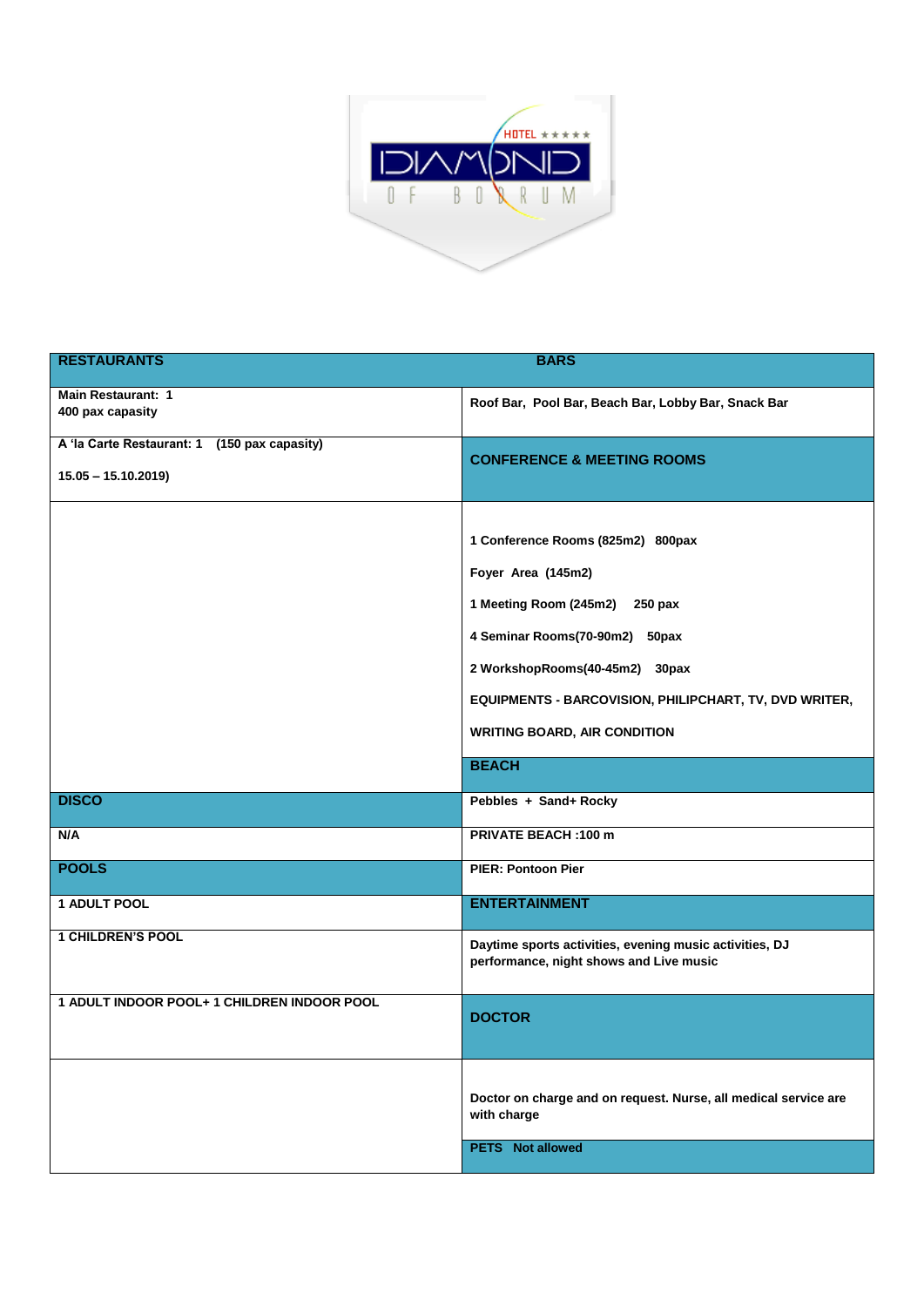

| MINI CLUB (15.05 - 15.10.2019)                      | <b>SHOPPING CENTER</b>                      |
|-----------------------------------------------------|---------------------------------------------|
| Babysitting on request with charge<br>$0 - 3$ ages: | Mini Market, Hair dresser, photographer     |
| <b>Mini Club</b><br>$4 - 12$ ages:                  | <b>SPOKEN LANGUAGES</b>                     |
| 10:00 /12:30 --- 14:30-17:30                        | English, French, German                     |
|                                                     | <b>SPORT ACTIVITIES</b>                     |
| <b>CREDIT CARDS</b><br><b>Master, Visa</b>          | Fitness center, dart, table tennis, billard |

| <b>FOOD</b>            |                         |                           |  |  |
|------------------------|-------------------------|---------------------------|--|--|
| <b>Breakfast</b>       |                         | $07:00 - 11:00$           |  |  |
| Lunch                  |                         | $12:30 - 14:30$           |  |  |
| <b>Dinner</b>          | <b>Main restaurant</b>  | 19:00 - 21:30             |  |  |
| Ice-Cream              |                         | 12:30/14:30 - 19:00/21:30 |  |  |
| <b>Midnight snack</b>  |                         | $23:30 - 00:15$           |  |  |
| <b>Cold Sandwich</b>   |                         | $01:00 - 07:00$           |  |  |
| A la Carte dinner      | A la Carte Restaurant   | $19:30 - 22:00$           |  |  |
| <b>Snack</b>           | <b>Snack Restaurant</b> | $12:30 - 17:00$           |  |  |
| Tea,coffee,cookie time | <b>Snack Bar</b>        | $17:00 - 18:00$           |  |  |

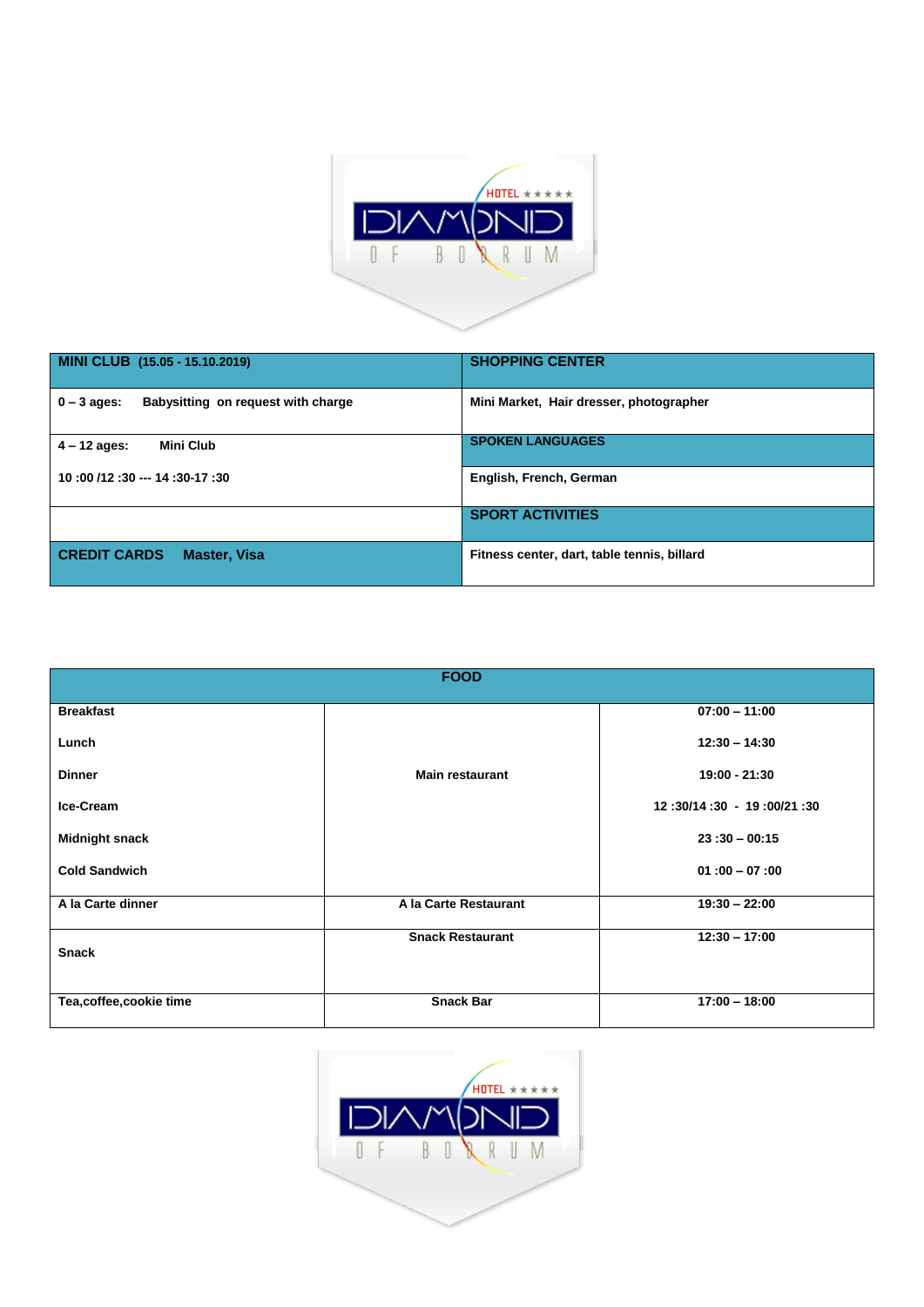| <b>BEVERAGES</b>                                                                                                |  |                              |                                                                                                                                                               |                             |      |  |  |
|-----------------------------------------------------------------------------------------------------------------|--|------------------------------|---------------------------------------------------------------------------------------------------------------------------------------------------------------|-----------------------------|------|--|--|
| Local alcoholic - non alcoholic drinks and some import<br>brands that is selected                               |  | Roof Bar<br><b>Lobby Bar</b> |                                                                                                                                                               | $16:00 - 24:00$<br>24 Hours |      |  |  |
|                                                                                                                 |  |                              |                                                                                                                                                               |                             |      |  |  |
|                                                                                                                 |  | Pool Bar                     |                                                                                                                                                               | $10:00 - 24:00$             |      |  |  |
|                                                                                                                 |  |                              |                                                                                                                                                               |                             |      |  |  |
|                                                                                                                 |  |                              |                                                                                                                                                               | <b>With</b><br>Charge       | Free |  |  |
|                                                                                                                 |  | <b>ACTIVITIES</b>            |                                                                                                                                                               |                             |      |  |  |
| A la Carte Restaurants ( with<br>Kids Club exprovation : 80 / 14,000 0517.100 10.2019)                          |  |                              | During the stay A la Carte restatiraties arithe bases<br>only once and regarding to weather and availability<br>Baby sitting service with on request          |                             | ✓    |  |  |
| 4-12 ages                                                                                                       |  |                              |                                                                                                                                                               |                             |      |  |  |
| The activities in the Mini Club                                                                                 |  |                              | Other facilities for the children in the hotel:                                                                                                               |                             |      |  |  |
| Playground, Sleeping Room and TV room, Face and body painting,<br>Red Indian day, Pirate day, Birthday parties, |  |                              | 1 kids pools<br>$\bullet$<br>Baby coat in the room and on request<br>$\bullet$<br>High chair in the A'la carte restaurant and main<br>$\bullet$<br>restaurant |                             |      |  |  |
| <b>HONEYMOON CONCEPT</b>                                                                                        |  |                              |                                                                                                                                                               |                             |      |  |  |
|                                                                                                                 |  |                              |                                                                                                                                                               |                             |      |  |  |

- **Basket of fruits, wine in the room on the arrival day.**
- **Bathrobe, slippers in the rooms**
- **A honeymoon breakfast service at the room for once during the stay. The guest relations will take contact with the honeymoon couple.**
- **A reservation for the A la Carte Restaurant in advance**
- **20 % discount on massage parlors**